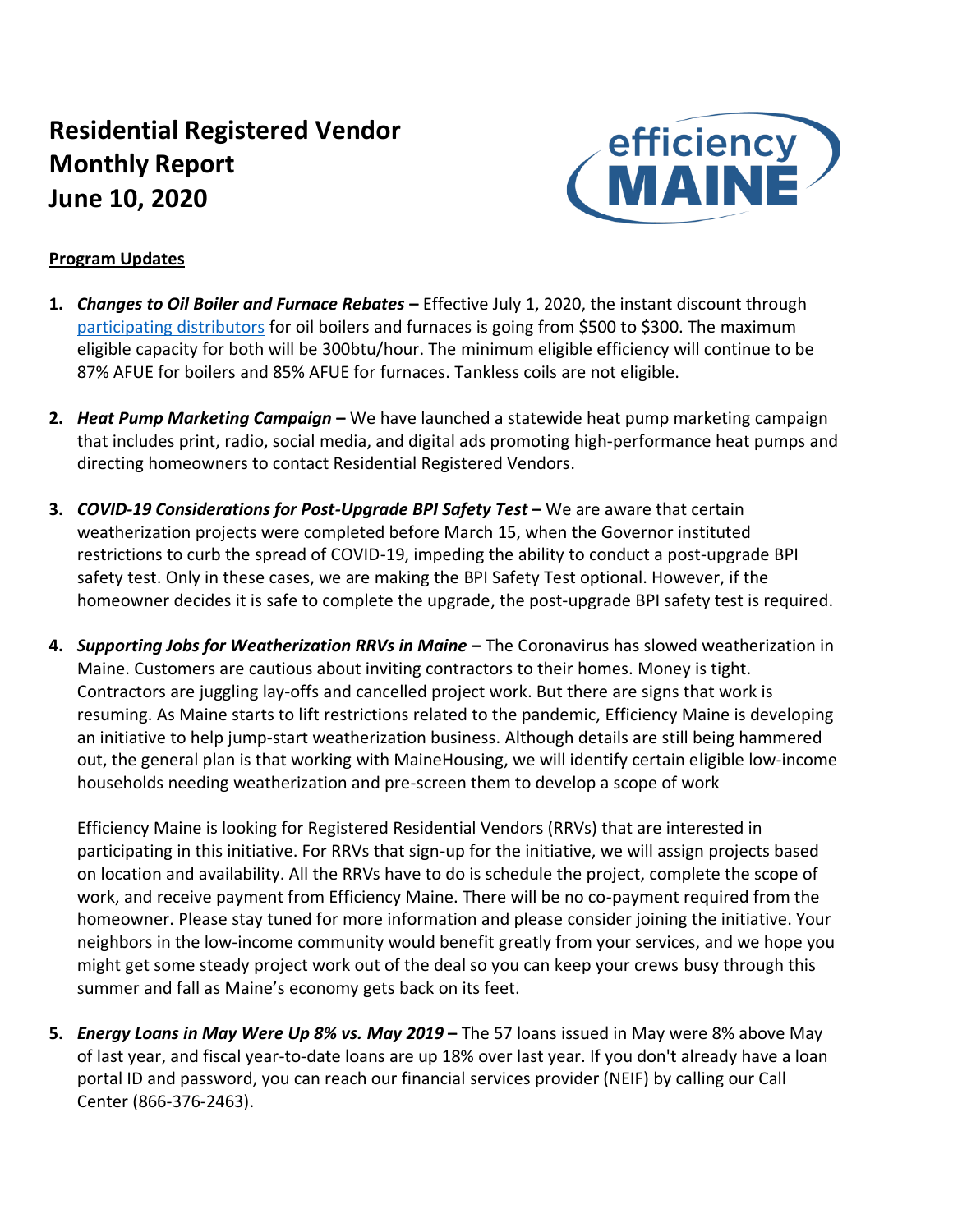## **Tips**

- 1) *Fact of the Month* **–** Despite the challenges of low oil prices and COVID-19, we're seeing record high levels of heat pump rebate activity. Last month we processed 945 rebates for indoor units—a 23% year-over-year increase.
- 2) *Sales Tool of the Month* **–** Our website features a number of customer [case study articles and videos](https://www.efficiencymaine.com/energyinformation/case-studies/) that chronicle the ways Mainers have made their homes more comfortable while saving on energy costs. One case study features [Jane and Stuart,](https://www.efficiencymaine.com/docs/HomeComfortCaseStudy.pdf) a couple in Warren, who invested in air sealing and insulation to make their 19th Century cape more comfortable year round. We hope that you'll take advantage of these resources to help your customers understand the benefits of energy-saving upgrades.
- 3) *Tip From the Field –* Single-zone heat pump outdoor units have several advantages compared to multi-zone outdoor units. Typically, single-zones are more efficient, can throttle down to lower speeds without needing to cycle on/off, and can more effectively dehumidify. In addition, unlike multi-zones, single-zone heat pumps allow for each room to be in a different mode simultaneously (e.g., AC, dehumidify, fan-only, and heat).



## **Home Energy Savings Program (HESP)**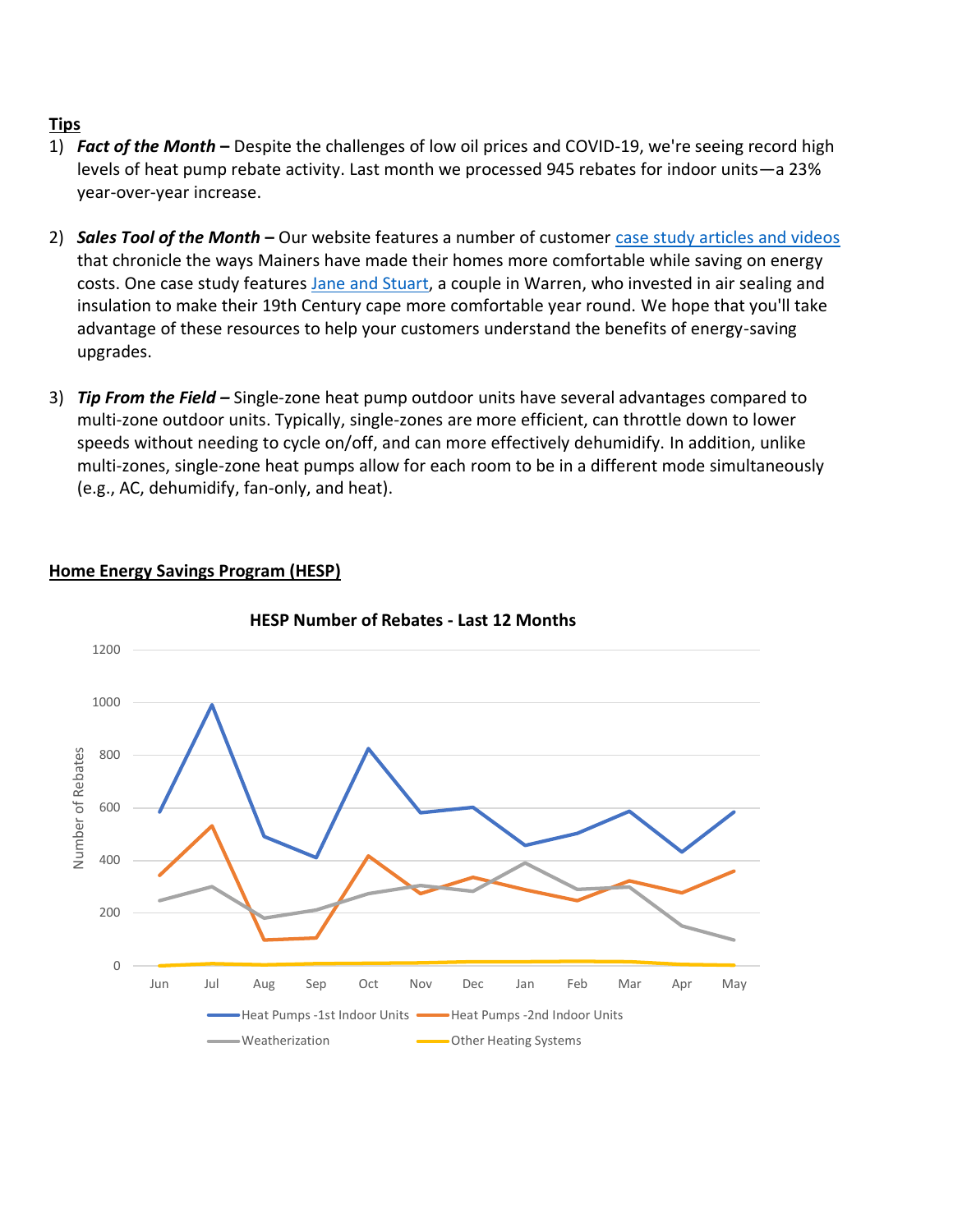| HESP Number of Rebates - Last 12 Months (DETAILS) |  |
|---------------------------------------------------|--|
|---------------------------------------------------|--|

| $\vert$ # | <b>HESP Rebate Type</b>         | 2019                                                              |                |     |         |     | 2020 |     |     |                 |     | <b>Total</b> |     |              |
|-----------|---------------------------------|-------------------------------------------------------------------|----------------|-----|---------|-----|------|-----|-----|-----------------|-----|--------------|-----|--------------|
|           |                                 | Jun                                                               | Jul            |     | Aug Sep | Oct | Nov  | Dec | Jan | Feb             | Mar | Apr          | May |              |
|           | 1 Heat Pumps - 1st Indoor Units | 585                                                               | 990            | 491 | 411     | 826 | 582  | 603 | 458 | 504             | 588 | 433          | 585 | 6,038        |
|           | 2 Heat Pumps - 2nd Indoor Units | 344                                                               | 534            | 98  | 106     | 417 | 275  | 337 | 289 | 247             | 323 | 277          | 360 | 2,970        |
|           | 3 Air Sealing                   | 83                                                                | 104            | 71  | 73      | 94  | 107  | 114 | 137 | 109             | 113 | 46           | 31  | 1,005        |
|           | 4 Attic Insulation              | 78                                                                | 94             | 49  | 67      | 81  | 87   | 86  | 125 | 92              | 94  | 49           | 33  | 853          |
|           | 5 Basement Insulation           | 58                                                                | 78             | 50  | 40      | 69  | 78   | 63  | 103 | 62              | 64  | 34           | 21  | 665          |
|           | 6 Wall Insulation               | 28                                                                | 23             | 11  | 32      | 31  | 33   | 20  | 26  | 27 <sup>1</sup> | 28  | 22           | 13  | 259          |
|           | 7 Geothermal HP                 | 0                                                                 | $\overline{3}$ | 0   | C.      |     | 3    | 2   |     |                 |     | 4            |     | 28           |
|           | 8 Pellet Boiler                 | 0                                                                 | 2              | 4   | 4       | 81  | 51   | 12  | 6   |                 | า   |              |     | 50           |
|           |                                 | Total 1,176 1,828 774 735 1,527 1,170 1,237 1,149 1,053 1,219 866 |                |     |         |     |      |     |     |                 |     |              |     | 1,046 11,868 |



# **Fiscal Year-to-Date Rebate Comparisons**

### **Fiscal Year-to-Date Rebate Comparisons (DETAILS)**

| $\pmb{\sharp}$ | <b>HESP Rebate Type</b>         | <b>FYTD 15</b> | <b>FYTD 16</b> | <b>FYTD 17</b> | <b>FYTD 18</b> | <b>FYTD 19</b> | <b>FYTD 20</b> |
|----------------|---------------------------------|----------------|----------------|----------------|----------------|----------------|----------------|
| 1              | Heat Pumps - 1st Indoor Units   | 5,637          | 4,381          | 4,328          | 4,550          | 5,840          | 6,471          |
| 2              | Heat Pumps - 2nd Indoor Units   | 0              | 0              | 1,025          | 2,131          | 2,952          | 3,263          |
| 3              | Air Sealing                     | 2,010          | 1,539          | 1,252          | 988            | 1,299          | 999            |
| 4              | <b>Attic Insulation</b>         | 957            | 994            | 848            | 677            | 1,046          | 857            |
| 5              | <b>Basement Insulation</b>      | 723            | 553            | 488            | 383            | 825            | 662            |
| 6              | Wall Insulation                 | 202            | 234            | 240            | 169            | 358            | 266            |
| 7              | Geothermal HP                   | 91             | 62             | 77             | 16             | 24             | 28             |
| 8              | Pellet Boiler                   | 91             | 62             | 77             | 16             | 24             | 33             |
|                | <b>Total Measures Installed</b> | 9,711          | 7,825          | 8,335          | 8,930          | 12,368         | 12,579         |